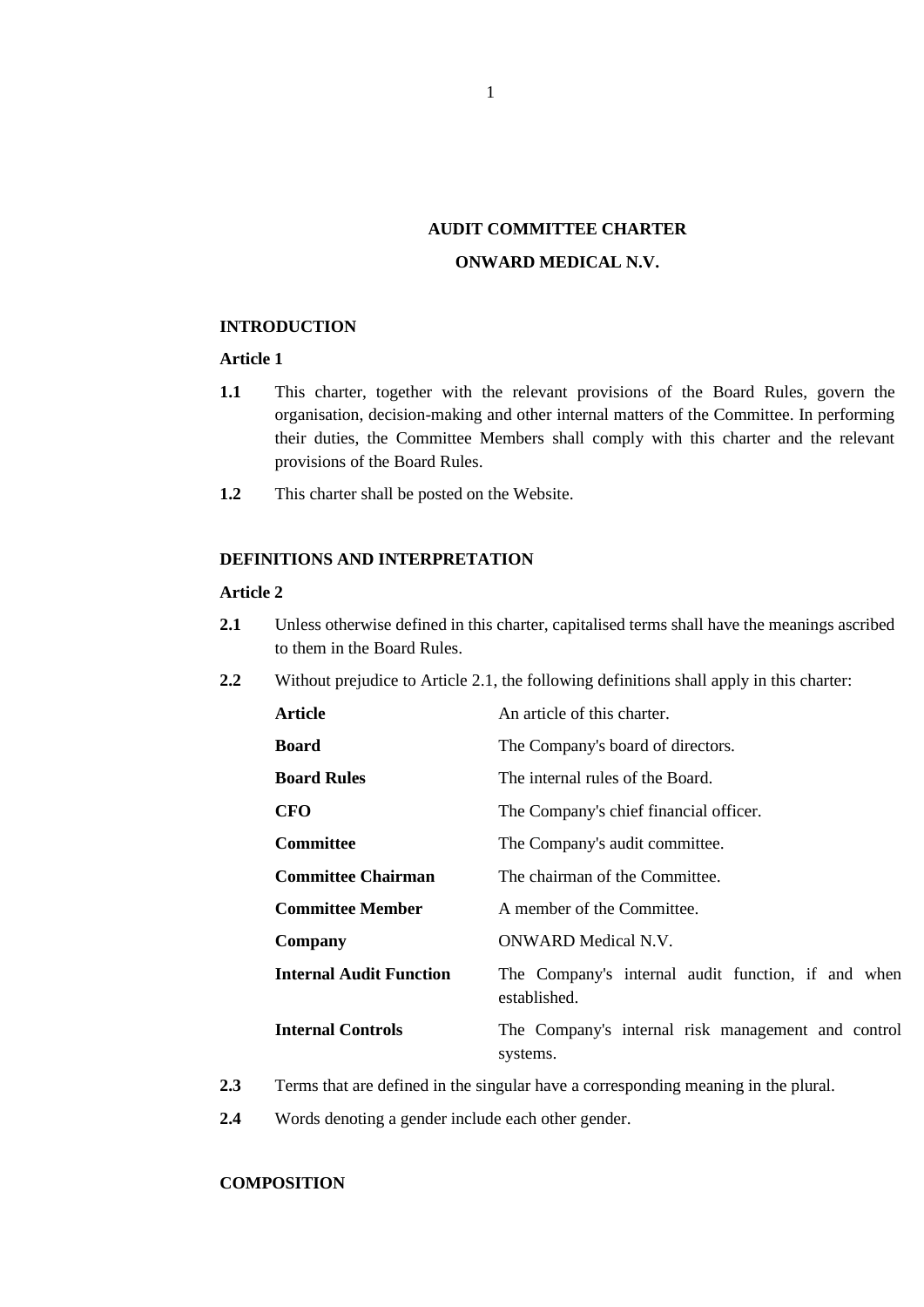#### **Article 3**

- **3.1** The Committee consists of at least three Non-Executive Directors.
- **3.2** The Committee Members shall be appointed and dismissed by the Board.
- **3.3** More than half of all Committee Members, including the Chairman, shall be independent within the meaning of the Dutch Corporate Governance Code.
- **3.4** At least one Committee Member must have competence in accounting and/or auditing.
- **3.5** The Committee shall elect a Committee Member to be the Committee Chairman. The Committee may dismiss the Committee Chairman, provided that the Committee Member so dismissed shall subsequently continue his term of office as a Committee Member without having the title of Committee Chairman.
- **3.6** The Committee Chairman shall not be the Chairman or a former Executive Director.

# **DUTIES AND ORGANISATION**

#### **Article 4**

- **4.1** The Board may allocate from time to time certain of its tasks and duties to the Committee pursuant to a resolution to that effect. The Committee can validly pass resolutions in respect of matters which fall under the tasks and duties allocated to the Committee.
- **4.2** The Committee is charged with, and shall be able to pass resolutions relating to, the following matters:
	- **a.** monitoring the Board with respect to :
		- **i.** the relations with, and the compliance with recommendations and followup of comments made by, the Internal Audit Function and the External Auditor;
		- **ii.** the Company's funding;
		- **iii.** the application of information and communication technology by the Company, including risks relating to cybersecurity; and
		- iv. the Company's tax policy;
	- **b.** issuing recommendations concerning the appointment and the dismissal of the head of the Internal Audit Function, as relevant, and reviewing and discussing the performance of the Internal Audit Function;
	- **c.** reviewing and discussing the Company's audit plan, including with the Internal Audit Function and the External Auditor;
	- **d.** providing the external audit results in relation to the Company's annual accounts and annual report to the Board, indicating how the audit has contributed to the integrity of such financial reporting and which role the Committee had in that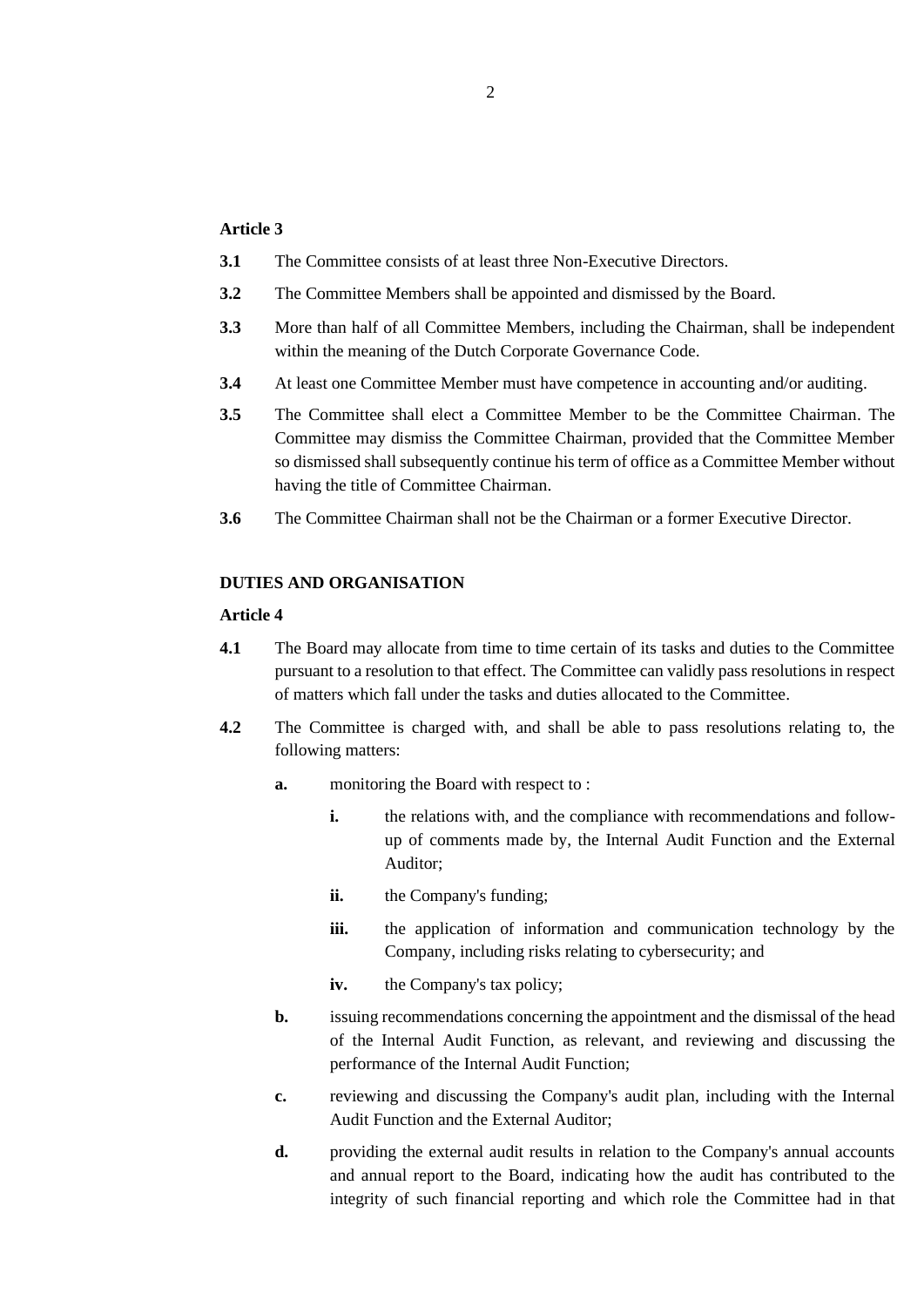process;

- **e.** reviewing and discussing the essence of the audit results, also with the Internal Audit Function, including:
	- **i.** flaws in the effectiveness of the Internal Controls:
	- **ii.** findings and observations with a material impact on the Company's risk profile; and
	- **iii.** failings in the follow-up of recommendations made previously by the Internal Audit Function;
- **f.** reviewing and discussing with the External Auditor, at least annually:
	- **i.** the scope and materiality of the Company's audit plan and the principal risks of the Company's annual financial reporting identified in such audit plan; and
	- **ii.** the findings and outcome of the External Auditor's audit of the Company's financial statements and its management letter;
- **g.** monitoring the audit of the Company's annual accounts and annual report and the Company's financial reporting processes, and making proposals to safeguard the integrity of such processes;
- **h.** determining whether and, if so, how the External Auditor should be involved in the content and publication of financial reports other than the Company's financial statements;
- **i.** reviewing and discussing the effectiveness of the design and operation of the Internal Controls with the Board, the CEO and the CFO, including:
	- **i.** identified material failings in the Internal Controls; and
	- **ii.** material changes made to, and material improvements planned for, the Internal Controls;
- **j.** reviewing and monitoring the independence of the External Auditor, also considering any non-audit services rendered by the External Auditor;
- **k.** determining the procedure for selecting the External Auditor and for proposing the appointment of the External Auditor to the General Meeting;
- **l.** advising the Board regarding the External Auditor's nomination for (re)appointment or dismissal and preparing the selection of the External Auditor for such purpose, as relevant; and
- **m.** submitting proposals to the Board concerning the External Auditor's engagement to audit the Company's financial statements, including the scope of the audit, the materiality standard to be applied and the External Auditor's compensation.
- **4.3** The Committee shall meet as often as it determines is appropriate to carry out its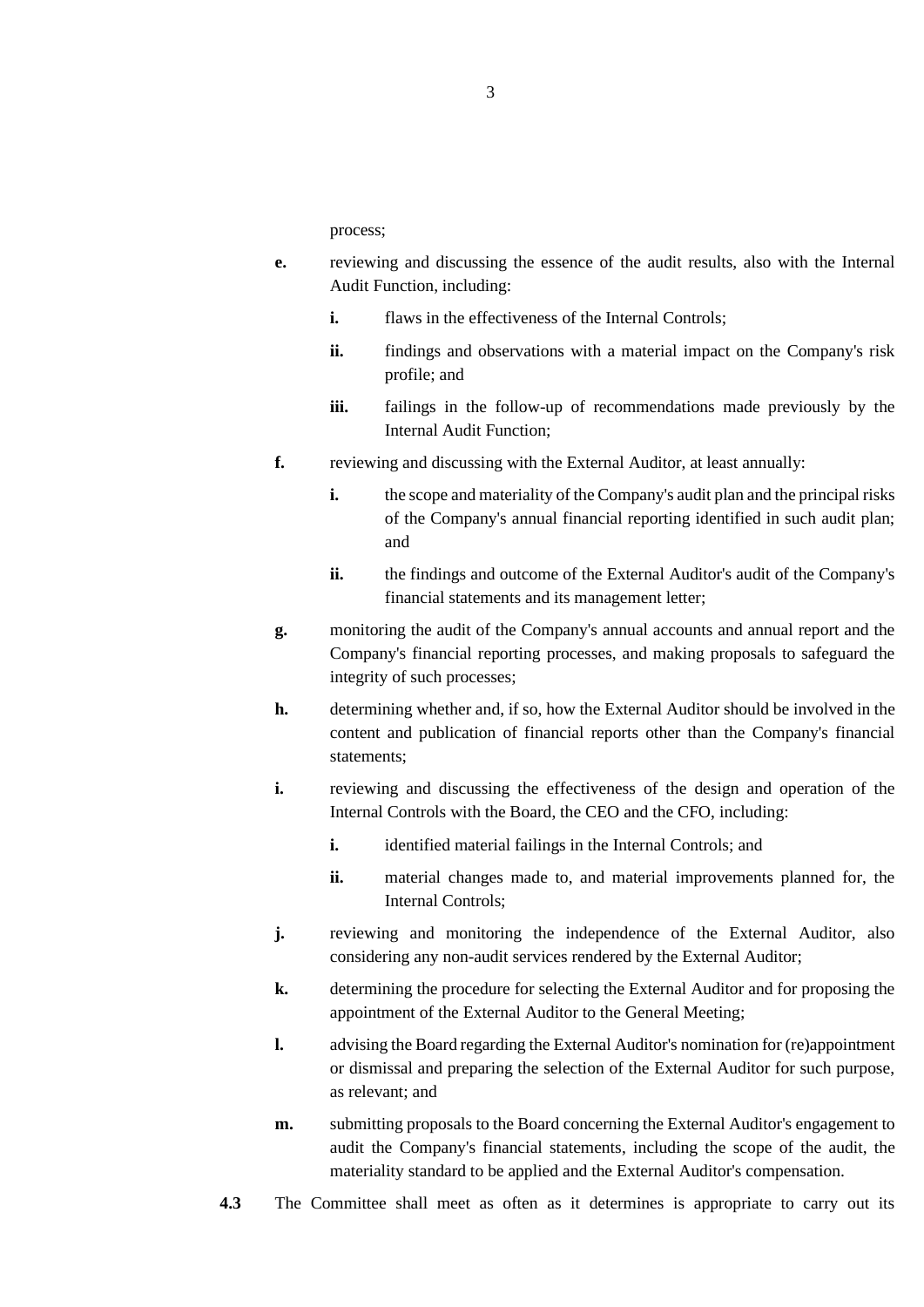responsibilities and each meeting shall be presided over by the Committee Chairman and, in the absence of the Committee Chairman, one of the other Committee Members shall be designated as the acting chair of the meeting.

- **4.4** The CFO, the head of the Internal Audit Function and the External Auditor should attend all meetings of the Committee, unless the Committee determines otherwise. The Committee may decide whether and, if so, when, the Chairman should attend its meetings.
- **4.5** The Committee shall meet with the External Auditor as often as it considers necessary, but no less than annually, outside the presence of the Executive Directors.
- **4.6** The Committee may delegate all or part of its authority to subcommittees or to the Committee Chairman.
- **4.7** The Committee shall regularly report on its deliberations and findings to the Board. At least annually, such reports should include the following information:
	- **a.** the methods used to assess the effectiveness of the design and operation of the Internal Controls and the Company's internal and external audit procedures;
	- **b.** the Committee's material considerations regarding the Company's financial reporting;
	- **c.** the manner in which material risks and uncertainties that are relevant to the expectation of the Company's continuity have been analysed and discussed, along with a description of the most important findings of the Committee in this respect; and
	- **d.** the functioning of, and the developments in, the Company's relationship with the External Auditor.
- **4.8** At least annually, the Committee shall evaluate its own performance and report to the Board on such evaluation. The Committee shall also review and assess the adequacy of this charter at least annually and recommend any proposed changes to the Board.

#### **INTERNAL AUDIT FUNCTION**

### **Article 5**

- **5.1** The Internal Audit Function shall have direct access, and shall report directly, to the Committee and Committee shall ensure that the Internal Audit Function shall also have direct access to the External Auditor.
- **5.2** Provisions in this charter relating to the Internal Audit Function shall only apply if and when such Internal Audit Function has been established.
- **5.3** If and for as long as there is no Internal Audit Function, the Committee shall make recommendations to the Board in order for the Board to assess at least annually whether:
	- **a.** adequate alternative measures have been taken; and